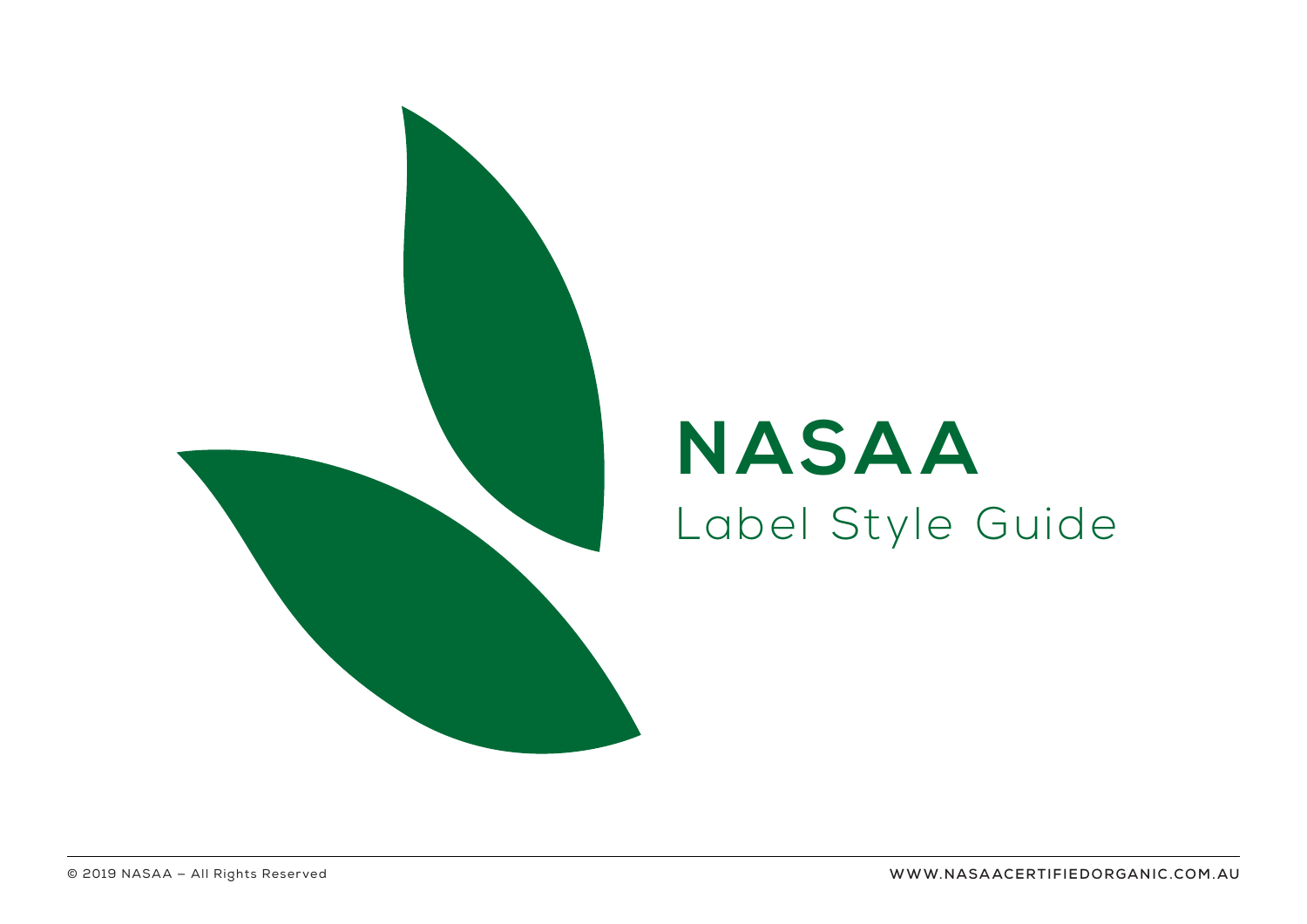#### FOR GENERAL ENQUIRIES

(including applications for Certification)

Phone: +61 8 7231 7700 Fax: +61 8 8370 8381 Email: info@nasaa.com.au

Postal: PO Box 768, Stirling SA 5152 Office: Unit 7/3, Mount Barker Road, Stirling SA 5152

## 1.0 - ABOUT NASAA

Formed in 1986, The National Association for Sustainable Agriculture, Australia (NASAA) supports the education of industry and consumers on Organic, Biodynamic and Sustainable agricultural practices. NASAA is committed to developing and maintaining organic standards; assisting operators in gaining organic certification; and developing the organic industry in Australia.

The scope of NASAA's Standard covers the organic supply chain – from producers, processors, input manufacturers and retail operations – ensuring organic integrity 'from paddock to plate'.

NASAA Certified Organic is a wholly owned subsidiary of NASAA and provides the certification services to operators within Australia and Internationally. NCO is licenced by NASAA to authorise it's certified operators to apply the NASAA label.

## 1.1 - INTRODUCTION

This Guide provides information on the use of the NASAA certification labels. It covers use on certified products and rules for use in promotion and advertising.

It has been developed to ensure consistency in the use of all labels at the point of application. This is important to reinforce the label recognition and certification status at the point of sale.

**All labels must be approved prior to use.**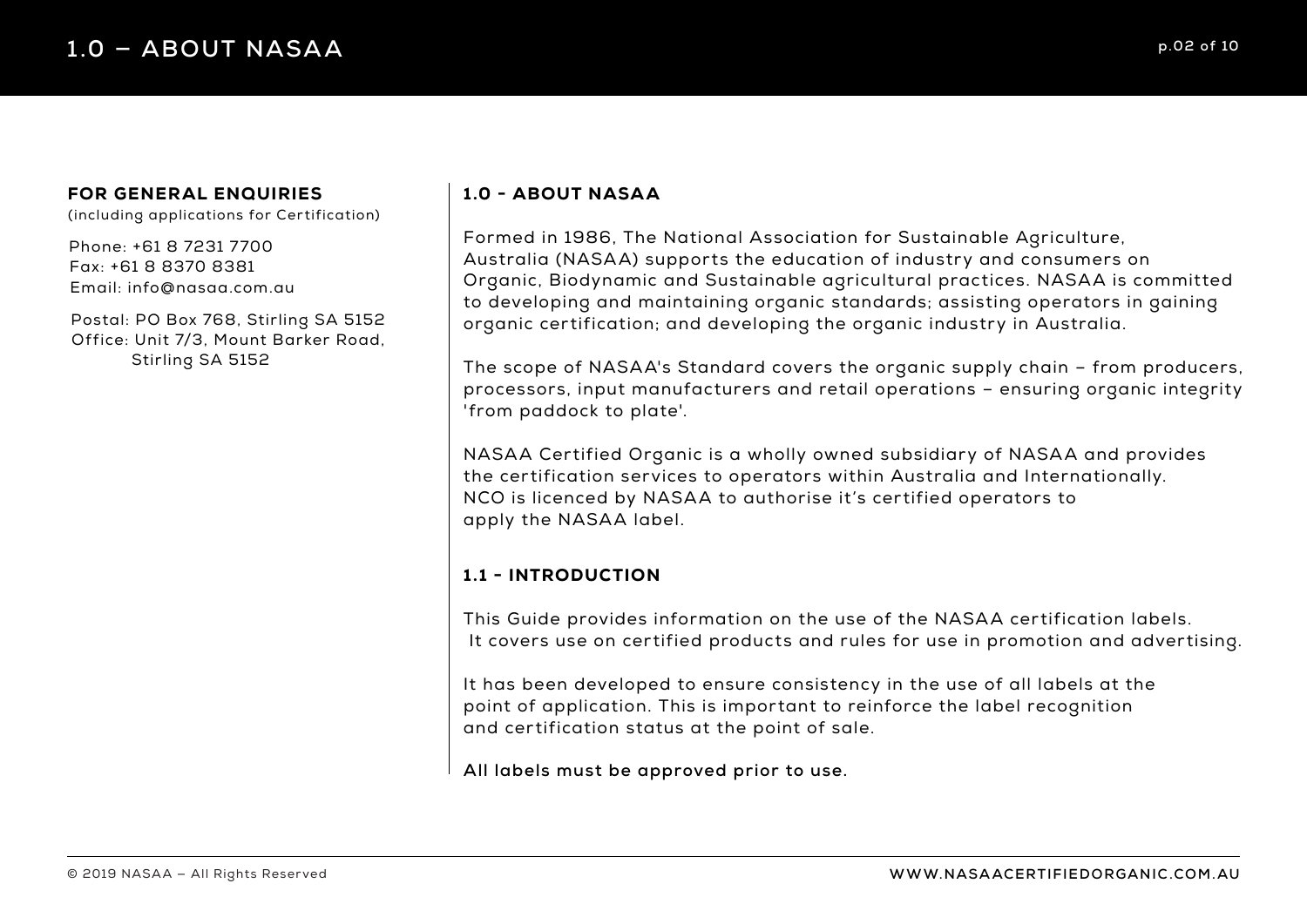#### ADDITIONAL CERTIFICATION PROGRAMS AND RELEVANT LABELLING

Please note there are specific labelling requirements for different export markets. Please discuss your labelling requirements with the NCO certification staff prior to using international organic labels.

#### 2.0 - NASAA LABELLING RULES

- Only NCO certified operators may use the NASAA Name and Label. 2.1
- 2.2 Please refer to the NASAA Organic Standard Use of the NASAA Label (2.16), Conversion Labelling (2.17) and Labelling General Principles (2.18).
- 2.3 The relevant NASAA Label(s) is/are set out in the NCO Operator Contract.
- The relevant NASAA Label(s) maybe attached to certified 2.4 goods, their packaging and/or sales invoices, websites, and other promotional material with prior approval from NCO.
- Information regarding the operator's certification with NCO shall be portrayed in a manner which is clearly legible. 2.5
- The NASAA Label MUST be accompanied by the operator's Registration Number. 2.6
- Usage of the NASAA label and reference to certification shall be discontinued where a certified operator is decertified or withdraws from certification. Suspended operators may not trade as certified or market products with NASAA label or NCO name until the suspension is lifted. 2.7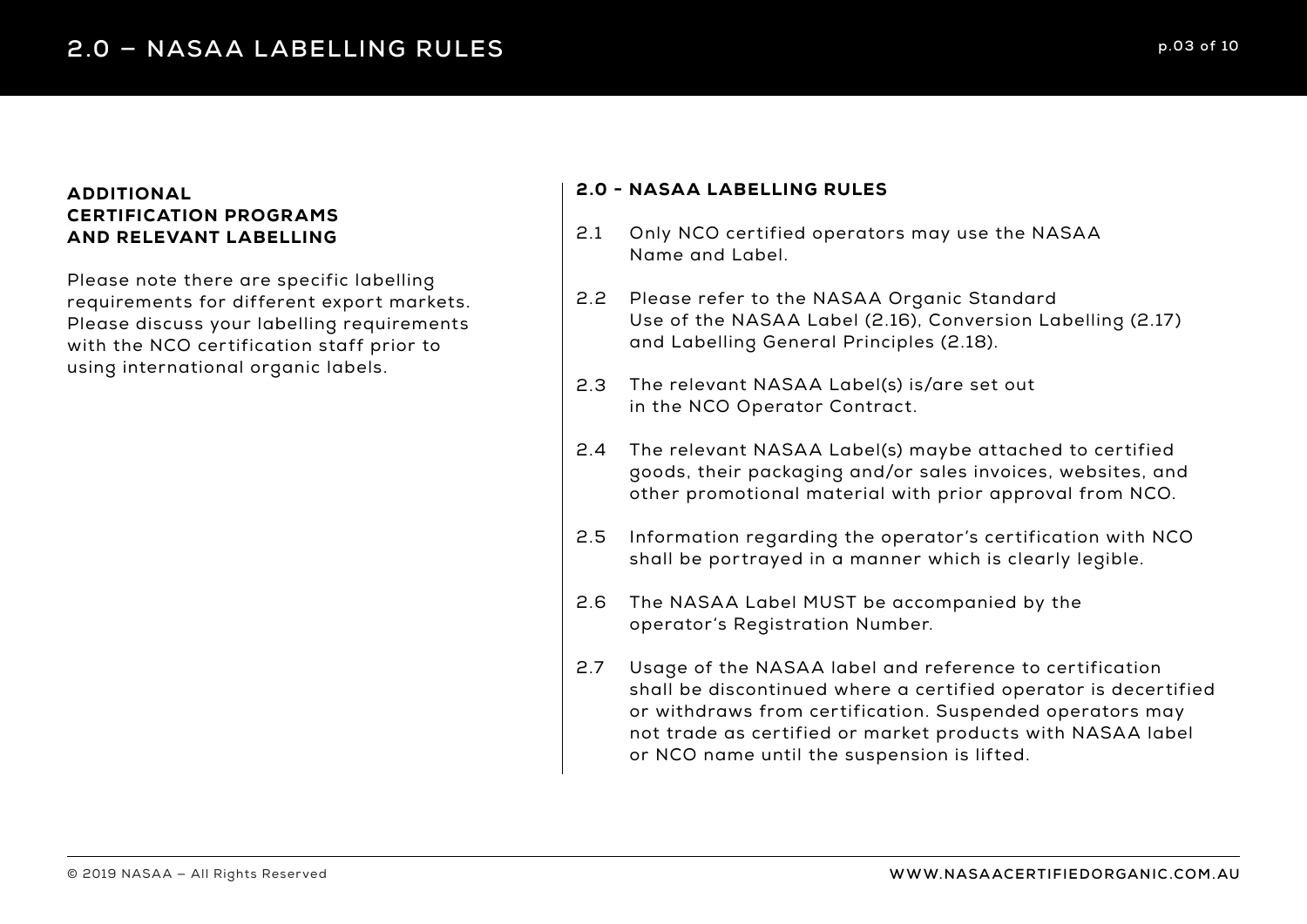- 2.8 The person or company legally responsible for the production or processing of the product must be on the label (name and address).
- The certification status must be correctly stated on the label. 2.9
- 2.10 Conversion Labelling can be applied subject to the above. Any reference to Organic must be in the context of Organic IN CONVERSION.
- Designs, artwork & advertising incorporating the NASAA 2.11 name and/or label must be approved by NCO prior to use. Operators must submit product packaging incorporating the NASAA label to NCO for approval prior to printing/publication.
- Labels are available from NCO in a variety of formats. 2.12
- 2.13 The font NEXA Bold must be used for the Cert. No.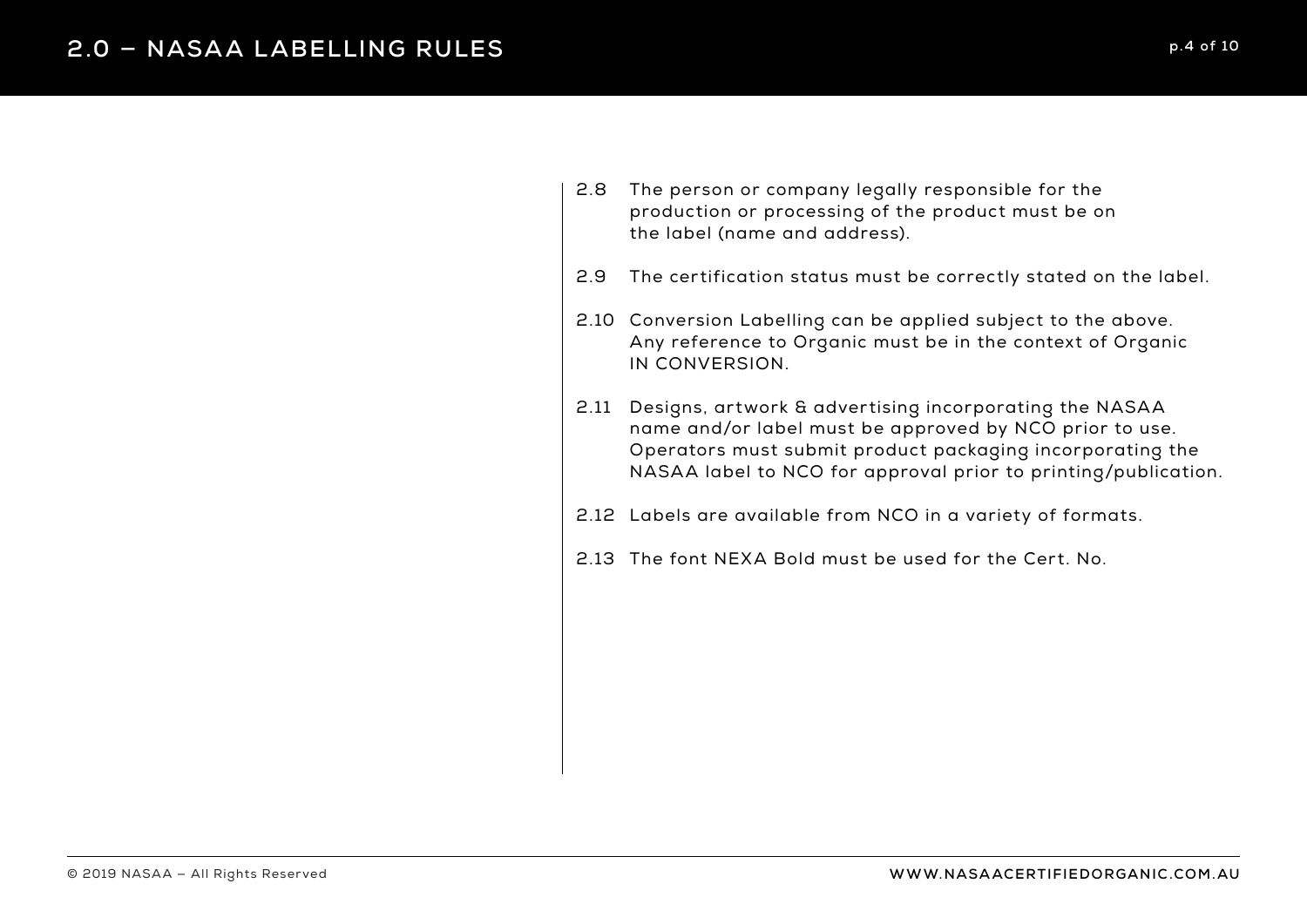





# **COLOURS**

NCO green (PMS 7727c) is to be used whenever possible.

As a general rule no other colours may be used, except black or white (strictly single colour only).

White is to be used when the NCO label appears on a dark background.

Requests for variations must be sent to NCO for consideration and approval prior to publication.

> NCO GREEN PMS: 7727c CMYK: 100, 0, 94, 46 RGB: 0, 111, 68

BLACK PMS: - CMYK: 0, 0, 0, 100 RGB: 0, 0, 0

#### WHITE

 $PMS: -$ CMYK: 0, 0, 0, 0 RGB: 255, 255, 255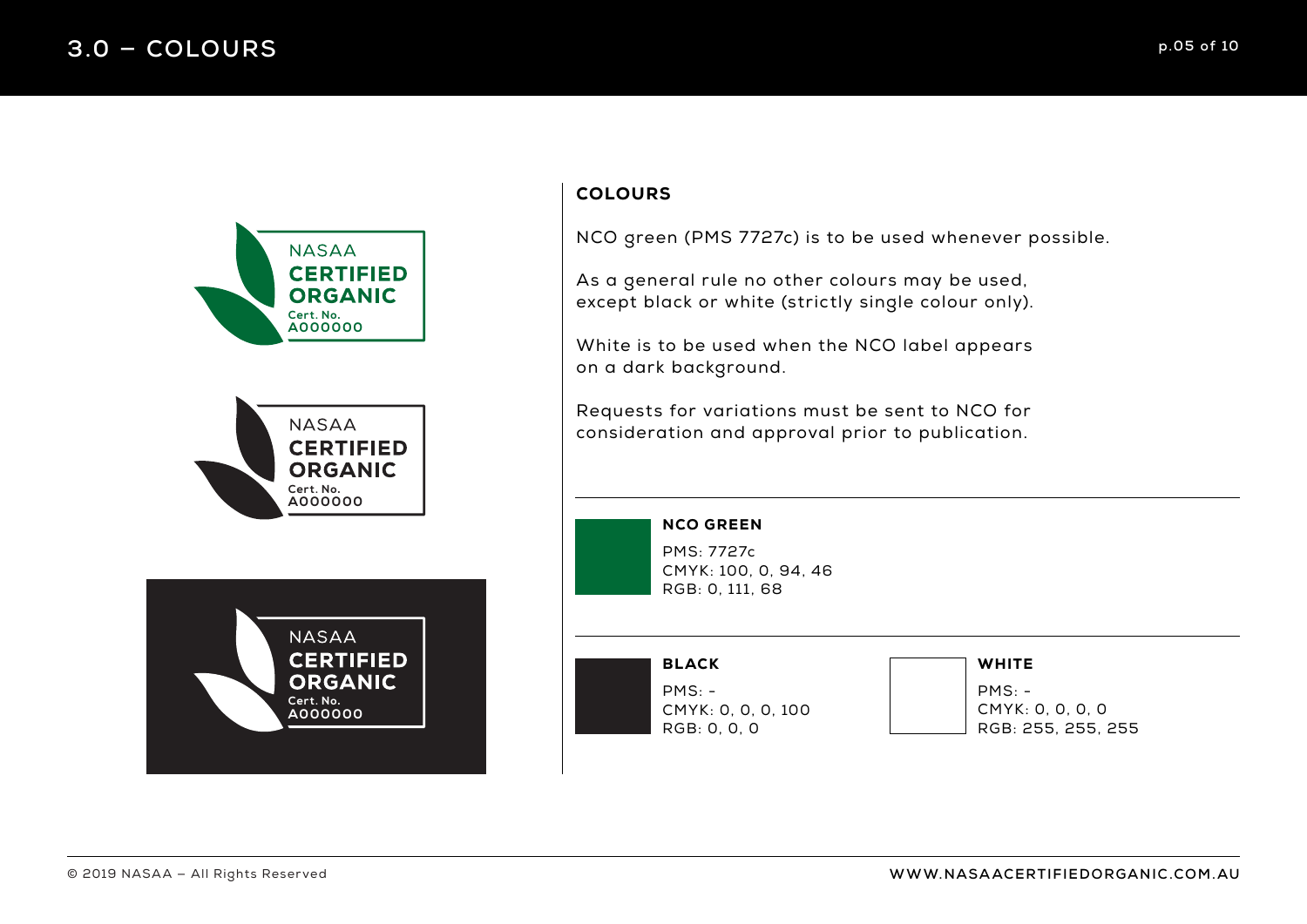### USE OF COLOURS

Do not use green or black on dark background, and do not use white on light backgrounds.



Use single colour only, Do not combine colours.



Do not introduce new (unspecified) colours to the label.

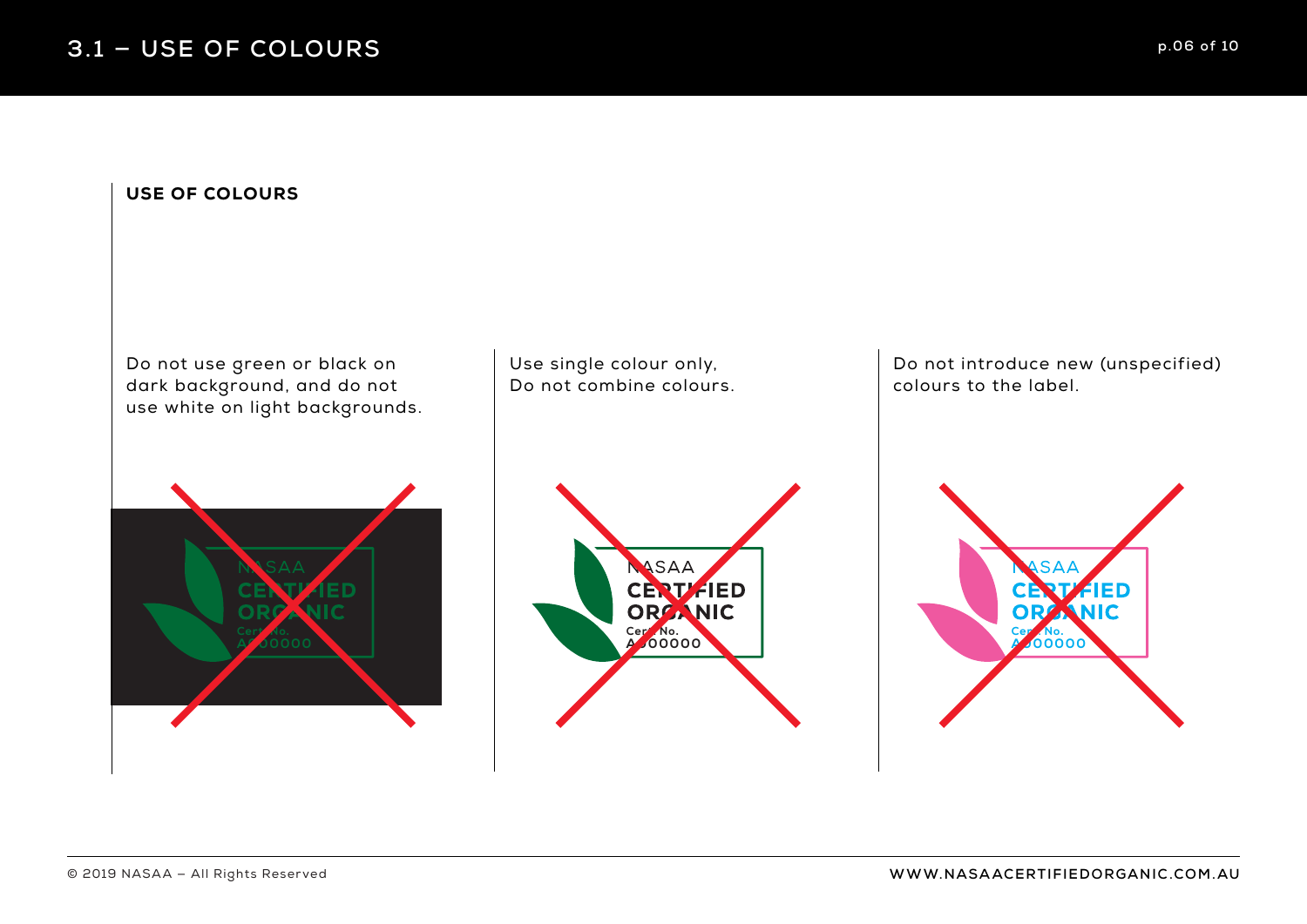#### MINIMUM SIZE AND SPACE

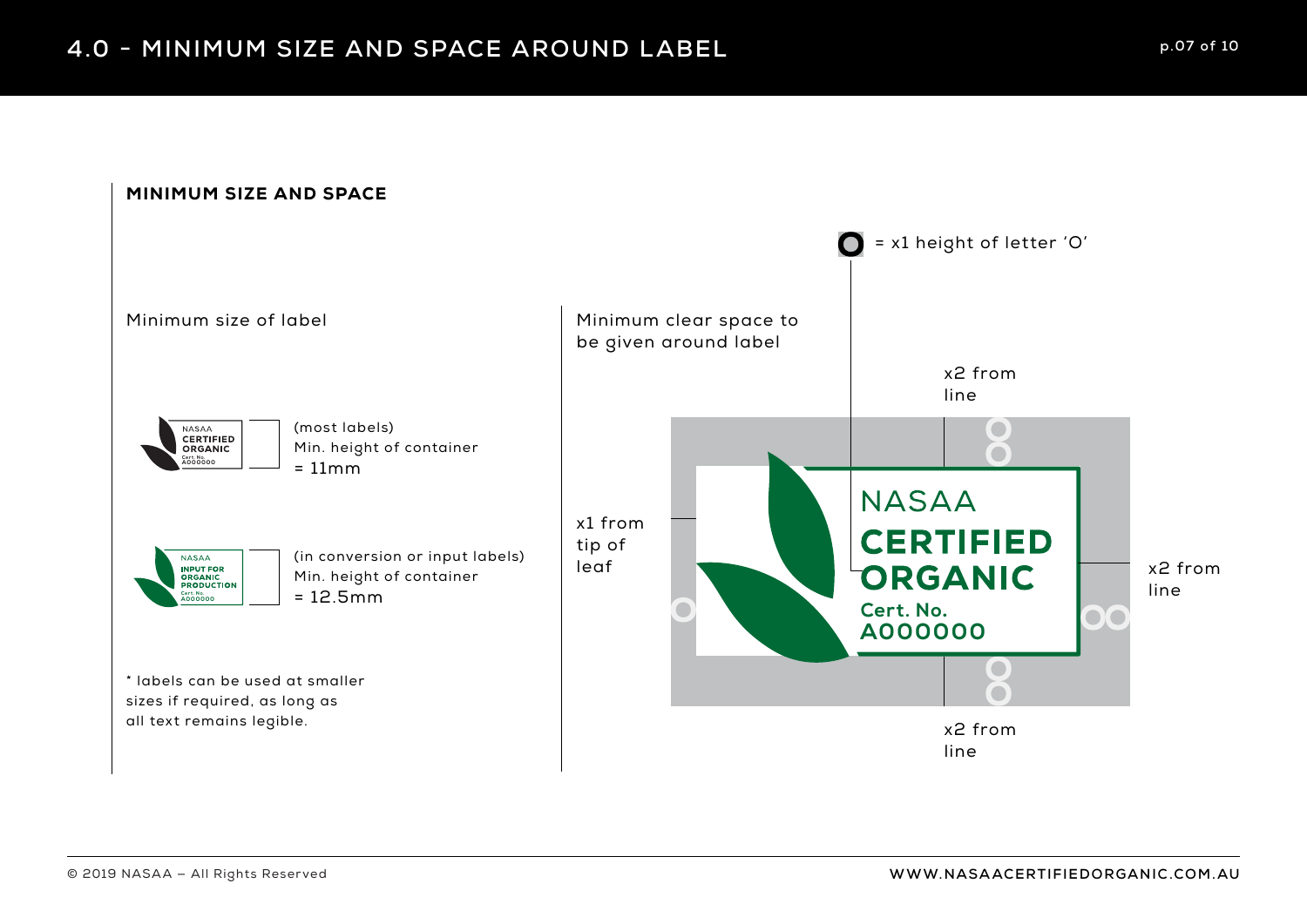# **4.1 - USE OF LABEL p.08 of 10**

#### USE OF LABEL

Do not edit, or adjust the label in any way, including editing text. Only use exact label artwork supplied.

Only use the label with the correct Operator's registration number.



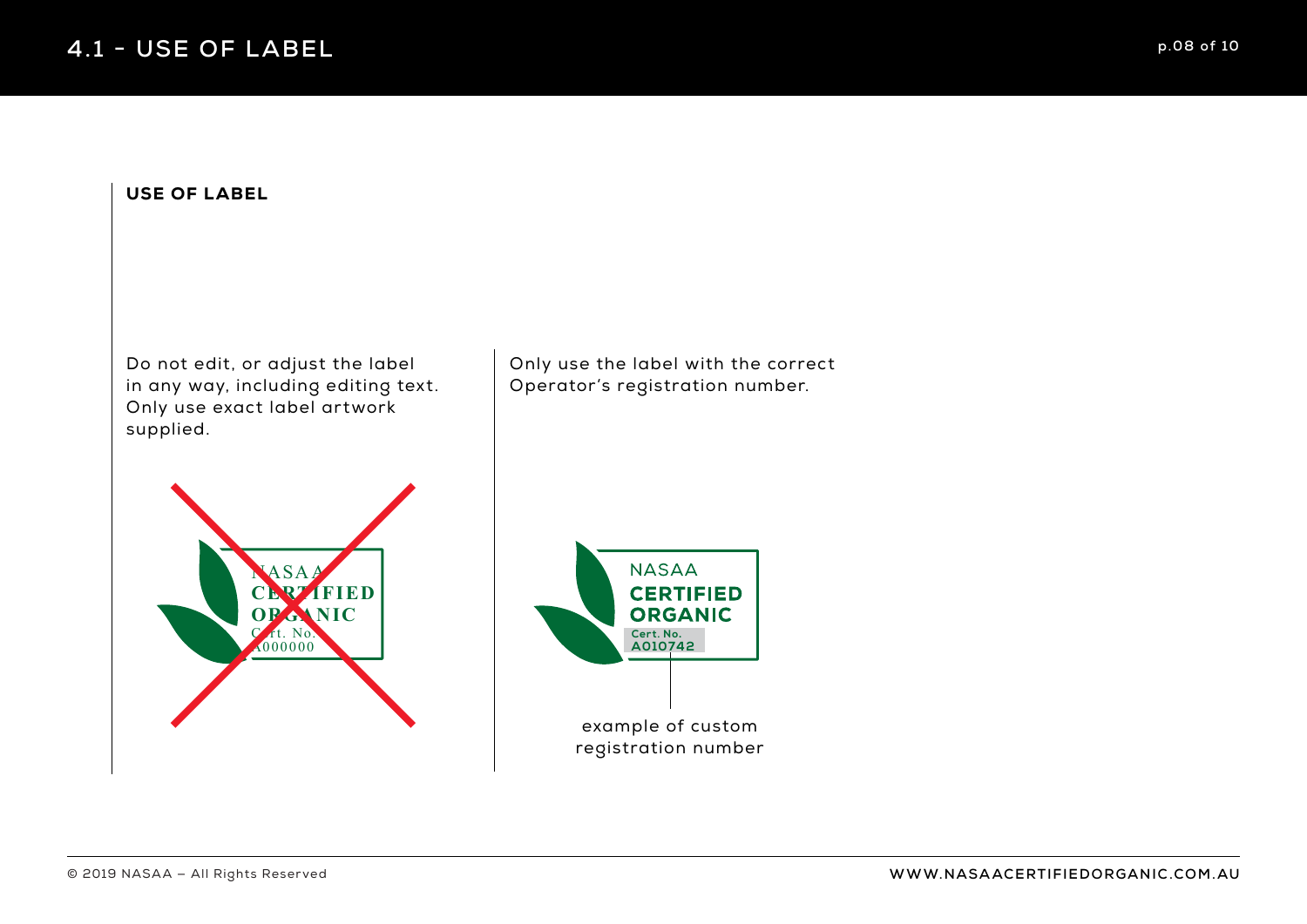# **5.0 - TYPES OF LABELS - FULL SUITE Decision of 10** and 20 and 20 p.09 of 10